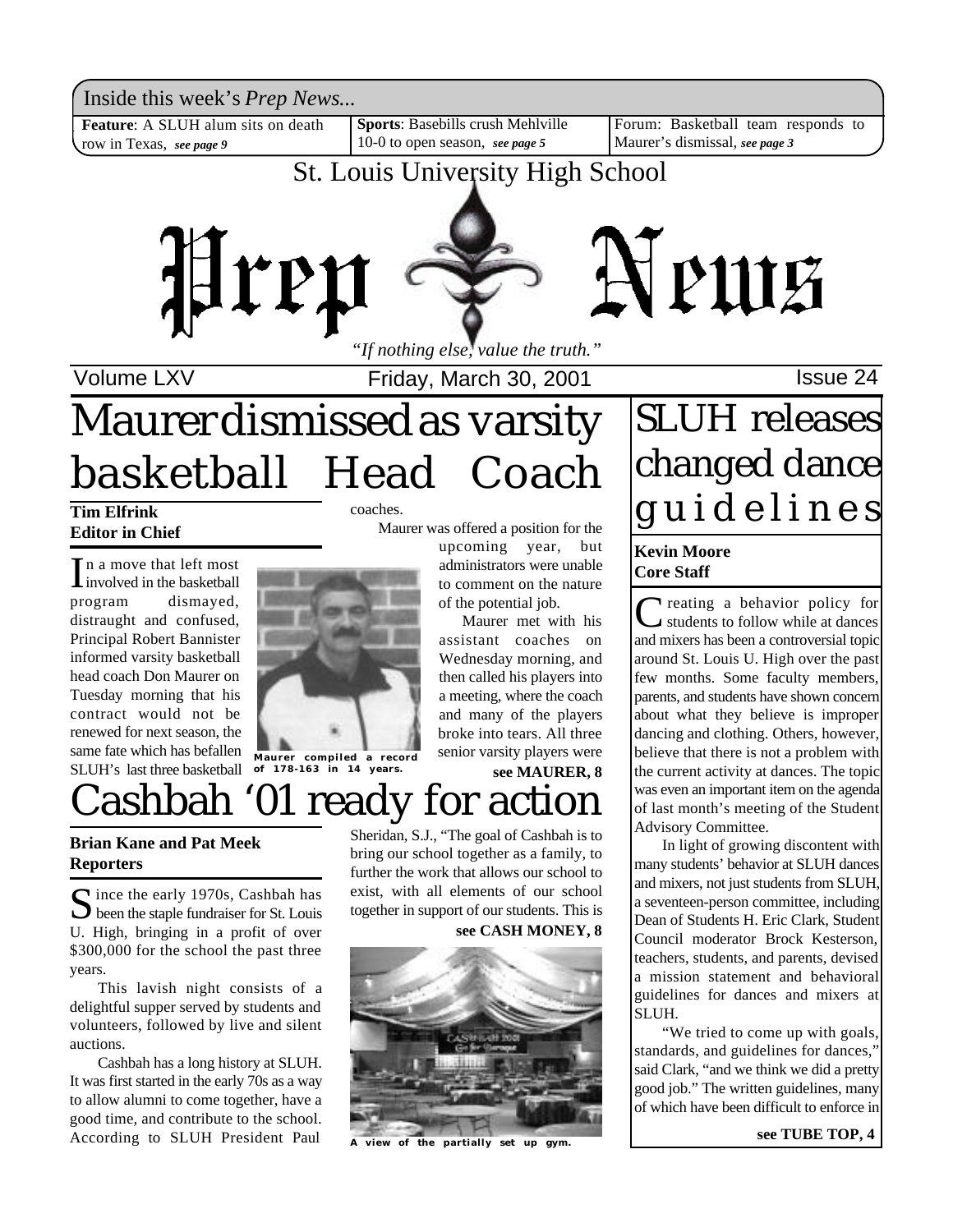## **2** Mews March 30, 2001 Students spend Spring Break on service *Habitat builds homes in Alabama, while OEC works in Belieze*

#### **Raj Joseph and Drew Niermann Assistant Editor and Reporter**

Rather than indulging themselves in Panama City or San Padre Island, about twenty students spent their Spring Break performing service projects in distant areas. One group of OEC members worked in Belize, while another combined with students from St. Joseph's to construct Habitat for Humanity houses in Alabama.

For the second year in a row, the OEC, led by moderator Parick Zarrick, ventured to the untamed jungles of Belize, Central America, where students worked in various service projects.

The trip started in a leisurely fashion as the group ventured to South Water Caye, an island located on the Belize Barrier Reef, the second largest reef in the world. Led by native Belizeans, they spent four days exploring the reef ecosystem. After three days, the group moved inland to the city of San Ignacio, ten miles from the Guatemala border.

There they started their service at the Sacred Heart Catholic parish, the largest

Catholic school in the area, with over 1300 students. The work consisted mostly of mixing and pouring cement and building a fence alongside the church. According to the foreman, they saved the church at least six weeks of work.

According to sophomore Greg Stahl, "The people in San Ignacio had a very possitive attitude toward everything, and they were very appreciative of our work."

Fr. Murphy held a private mass where he thanked OEC. He explained, "Very few people spend their vaction mixing cement and shoveling dirt," adding that it was "a major help to the church and to the people of the community."

According to Zarrick the trip was a "great success, except for the encounter with a parasite that caused several group members to become ill." Zarrick felt that "the group learned a lot about the luxuries that we take for granted in our society."

Meanwhile, closer to home, a SLUH group helped build houses in Alabama.

At 4:45 a.m. on Sunday, March 18, a bleary-eyed group of SLUH and St. Joe seniors piled into vans to travel to Fairfield, a suburb of Birmingham, Alabama to construct houses for Habitat For Humanity. Four parents chaperoned the 22 students.

Since it rained, the bulk of their work consisted of painting a middle school in downtown Birmingham and tutoring at a different middle school. After the rain stopped, the group began actual construction work on two houses in the suburb of Bessemer, Alabama.

While the group hammered in the tresses and applied the drywall, three professional contractors and four Americorps volunteers, a division of the Peace Corps, supervised the construction.

During the evening hours, the group vistited such cultural sites such as the Birmingham Civil Rights Institute. They witnessed a groundbreaking ceremony for eighty future homes and also met future owners of the houses they helped build.

 St. Joe senior Ann Davidson said, "By working side by side with the future owners, we understood what [their own house] meant to them. It was rewarding in that the homeowners could thank us personally."

## Grier in Wash. U. show, *Darker Face of Earth*

#### **Andy Neilsen Core Staff**

When theatre productions begin to surpass grade school retreads of "Annie," such productions require a higher class of actors. In Washington University's production of Rita Dove's *Darker Face of Earth*, premiering tonight at 8 p.m. at the Edison Theatre, SLUH English teacher Miles Grier plays the lead role of Augustus Newcastle, a biracial slave dealing with his biracial heritage in the plantationdriven Old South.

Directed by Andrea Urice, *Darker Face of Earth* is an adaptation of Sophocles's tragedy *Oedipus Rex*. The play focuses on the effects of slavery on the love relationships that families and lovers have. Grier's character, Augustus

Newcastle, takes the role of the Oedipus figure as a slave who was abandoned at birth by his parents.

The conflict of the play centers around Newcastle's outrage at the institution of slavery and the ambiguity of his past.

He has no idea which of his parents was white, and thus can have no verified claim to freedom.

 Newcastle's connection to the white power so eminent in the South of the times makes him even angrier about his enslavement.

Newcastle's fixation on his heritage and his anger at his curse of slavery alienates him from other characters in the play, just as Oedipus's quest for his parents removes him from his loving relationships.

Grier became involved with the production through his connections to Washington University. Grier graduated from Wash. U. last year, having as much directing credit as acting there.

After a number of other options fell through, Grier's friends at Wash. U. convinced him to audition for the play. Grier's former advisor in one of his previous productions at Wash. U. directed *Darker Face of Earth*, and also encouraged him to audition.

Despite the great time commitment, Grier says, "There's always a thrill in the freedom that you get to react passionately and rudely and spontaneously to things in acting without the same consequences of real life."

Tickets are \$12 and are available by calling Metro Tix at 314-534-1111 or by calling the Edison Theatre Box Office at 314-935-6543.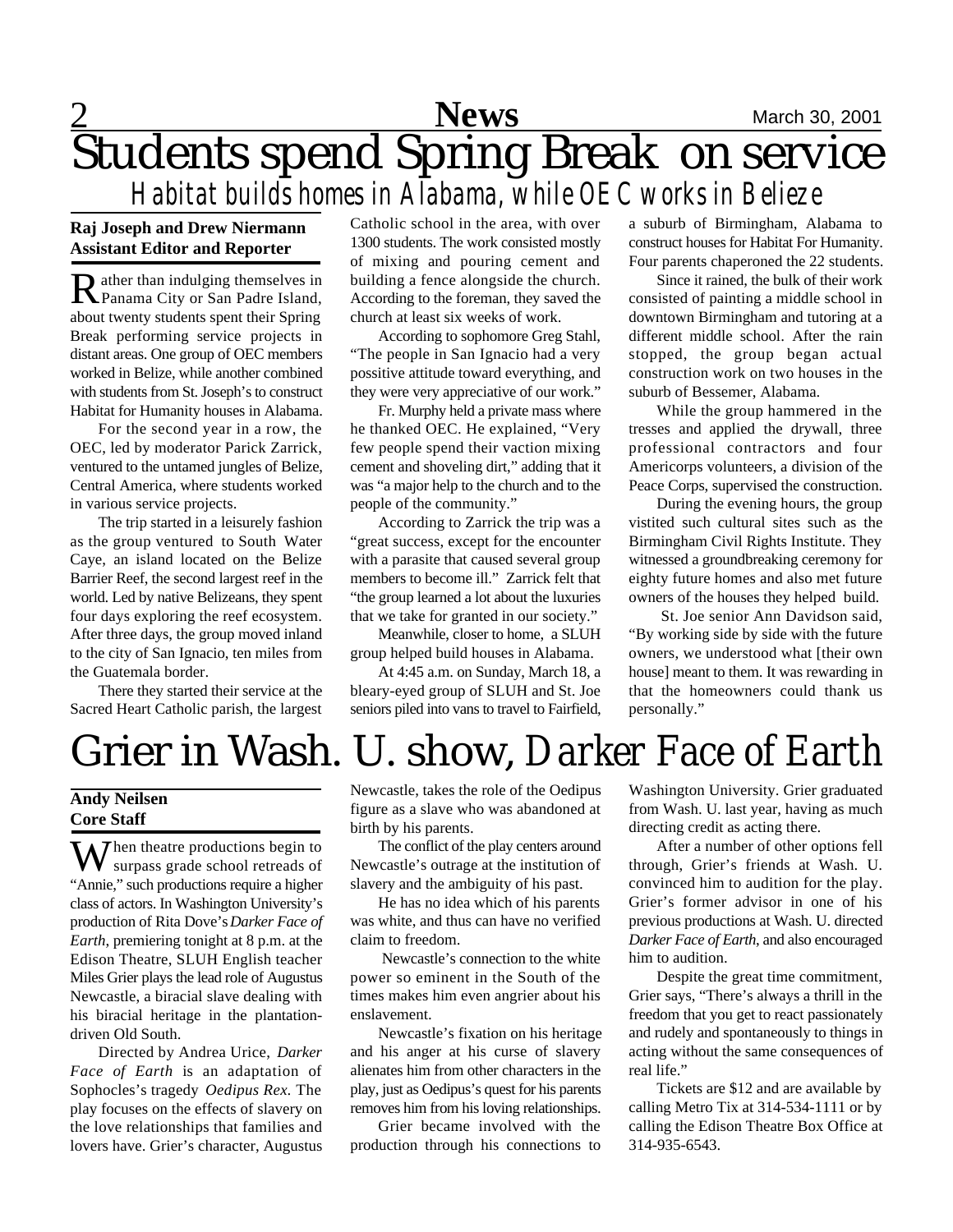## **Editorial** September 15, 2001 September 23, 2001 September 32, 2001 September 33

## LETTERS TO THE EDITOR Basketball team feels Maurer was unfairly judged for record

#### Dear *Prep News:*

I am sure that by now most of you have heard the news that Mr. Don Maurer has been relieved of his position as varsity basketball coach at St. Louis U. High. As a player on the team this year, I would like to express my own appreciation for Coach Maurer, yet I speak for the entire team and for most others who have played for him when I express this appreciation. Most people do not receive the privilege of getting to know Coach Maurer and what kind of person he really is aside from a coach or a teacher. I could go on about how great of a coach he was and how he centered his life around the basketball team, spending endless hours scouting other teams, working with us in practice, or even worrying so much about the next big game that he could not sleep. However, I would like to focus not on his invaluable love for the game and devotion to his job, but rather on his invaluable love and devotion to us.

Many coaches worry simply about winning or losing and could care less about being a friend of the players. On the other hand, you have Coach Maurer, who was not only greatly concerned with winning and losing but looked forward to being with his players and being able to form unique relationships with each individual. He was always with us and brought us laughs even after tough losses; he would often yell, like any coach is supposed to do to get a point across, but would apologize if he felt he went too far; he would also always be there if anyone had a problem and they needed someone to talk to. He was a basketball teacher, teaching us the perfect defensive stance or how to set good picks, but as every member of the team can agree, he taught us much more than basketball. From my own opinion, having experienced many different coaches and teachers in my life at many different

levels, Coach Maurer is one of the best, and it is rare to find such a good coach with such great dedication anywhere. Not only would it be hard to find such a coach, but next year, when it looks as if the varsity team will be very successful, it will also be hard for all of the players to learn a new style of basketball and play for an entirely new coach they don't know at all.

I guess the reason why Coach Maurer was relieved of his job was the fact that some people felt he was not a good enough coach and did not win enough games, which I strongly disagree with. Nonetheless, I find it most troubling that in a high school such as SLUH, whose mission statement says that the teachers and staff attempt to assist their students in building Christ's Kingdom of justice, love and peace, would be so caught up in winning and losing that it would become alien to its own principal values. Yes, everyone loves a winning team, but when you are up against schools who recruit and whose main focus is athletics, it is all the more difficult to be winners. In this case with Coach Maurer, it all comes down to the fact that some people seem to find winning in sports at a high school level more important than teaching students to be good people. Teaching students to be good people is SLUH's mission and exactly what Coach Maurer taught everyone on this year's team and previous teams he has coached, aside from how to play basketball. He will be missed in the eyes of those who appreciate the quality and time he put into teaching his players to win with pride and lose with dignity all the while learning what the game is all about. Sincerely,

Steve Howenstein and the Varsity Basketball Team *Editor's Note: The three seniors on the varsity basketball team were on retreat and were unavailable to co-sign the letter.*

### Williamson wonders about anti-Catholic admissions policy

#### Dear *Prep News:*

Mr. Dave Neuner should be applauded for uncovering the anti-Catholic conspiracy which has corrupted the SLUH admissions department. Apparently Admiral Michalski and the rest of the Admissions Board have forgotten that they are working for a Catholic institution. Sure, only seven percent of the class of 2005 is non-Catholic, but what about the class of 2006? The percentage could be eight, or even nine! These subtle attempts must not be tolerated.

Mr. Neuner did not, however, raise an even more serious issue. I am sure that he is aware of it, but is afraid of the possible repercussions of being the whistle-blower. How many non-Catholic teachers are there, working in collusion with General Michalski, corrupting the minds of the 93 percent Catholic students? We all know that not all teachers at this school are Catholic, but why aren't those statistics published? I have no fewer than two (2) teachers who are not Roman Catholic! It is a

miracle that I have survived with my Catholic-ness intact.

How can SLUH expect to prepare us for the world, which is obviously dominated by Roman Catholics, with such policies? As a senior, I am deep into the college process, but I am still undecided. My attempts have been focused on attempting to find a college where the percentage of Roman Catholic students is at least 98 percent (I can tolerate a few Protestants), but it is not as easy as one would think. Catholic virtues have been supplanted by a desire for "diversity."

In conclusion, I urge His Very Holy Very Catholic Presidentness Fr. Paul Sheridan to discharge Major Michalski and to redraft the class of 2005, in the true spirit of the Jesuits, the true spirit of Roman Catholicism.

#### Ryan Williamson, 2001

P.S. Perhaps we should consider a name change for our school? How about Bob Jones University High?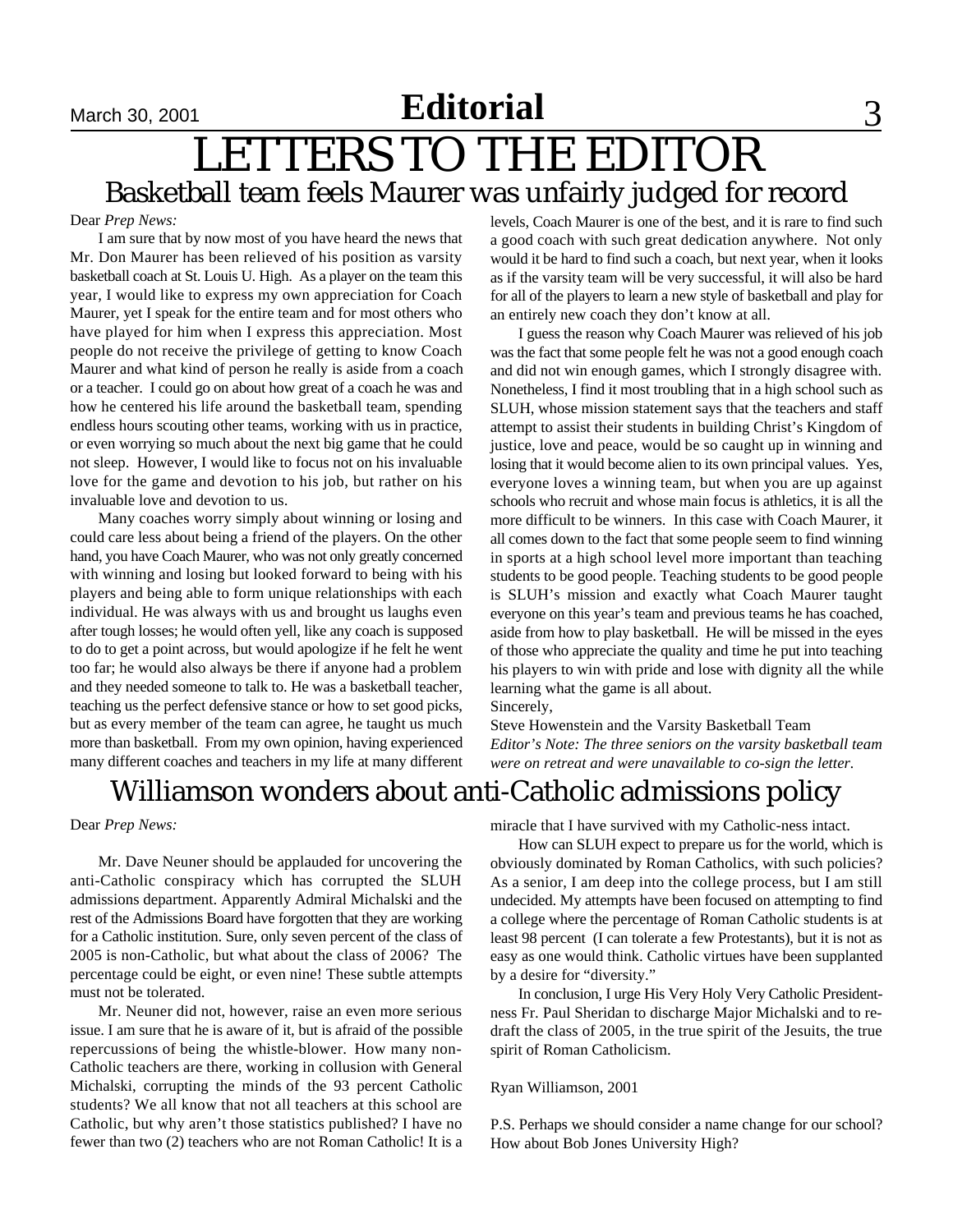### **4 New Reditorial** March 30, 2001 LETTERS TO THE EDITOR Neilsen thinks there is room for Catholic community and diversity **Editorial**

Dear Prep News:

In the spirit of recent letters requesting change in religious policies at SLUH, I have my own point to make. I found the message of David Neuner's letter, which expressed concern about the percentage of Catholic students in the class of 2005, disturbing, for I think he is mistaken about the nature of our education.

While I do agree with Neuner that the majority of the student body should firmly support Catholicism, I also believe that diversity must have a strong influence on our development here at SLUH. Along with stating that SLUH is a Catholic community, our mission statement also says that this school seeks "to educate…young men who reflect the economic, geographic, and social diversity of the St. Louis metropolitan area." If we are to embrace diversity as the mission statement says, then we must be willing to embrace differences in every form, including religious beliefs. Aren't all Catholics, and Christians for that matter, called to be open to everyone?

It seems to me that diversity is a foundation of Jesuit education. An important principle in Jesuit philosophy is that understanding both sides of an issue can bring better understanding of one's own position. Our theology classes already work to explain the reasons behind our beliefs. Why not reinforce them with understanding of someone else's? Even the "Profile of the SLUH Graduate at Graduation" states that, by graduation, we ought to have had "exposure to non-Christian and non-Catholic religious traditions." Isn't talking with non-Catholics in an educational setting the best way to experience their faith?

As to non-Catholics understanding Catholic faith, theology classes take care of that. I must admit, before freshman year, I didn't understand Catholic tradition nearly as much as I do now. These theology courses are designed to develop understanding of Catholicism in SLUH students. If the theology teachers continue to do their job, I don't think they will have a hard time explaining their beliefs to non-Catholics.

Neuner also worried about non-Catholics being forced to understand Catholicism. I feel I should point out that no one is forced to understand it. We are an openly Catholic school, and it is no secret that a requirement for graduation is four years of theology; students should understand the faith after four years simply due to paying attention in class, but not everyone does that. We still ought to give every student the chance to consider Catholicism before we question their understanding of it.

I certainly doubt, at any rate, that the administration is discriminating against Catholic students. If those on the Admissions Committee do not feel that a student can do well at SLUH, they have a right to deny that student admission, whether or not he's Catholic. On the same note, it should also be the right of the Committee to select the students who are best qualified to attend SLUH, whether or not they are Catholic.

As Men for Others, I think we are obliged to respect and accept everyone. In this case, that means that having non-Catholics at SLUH can allow us to follow our traditions more closely and still understand others. I would encourage the entire SLUH community to take advantage of this situation. Sincerely,

Joey Neilsen '02

### TUBE TOP

#### (from 1)

the past, include limits on "simulated sexual acts" and revealing clothing such as tube tops and backless shirts. "We're mostly concerned about the mixers," said Kesterson.

SLUH also plans on making sure DJs avoid songs with explicit lyrics by providing them with song lists. Even though an initial dance policy has been drafted, Clark emphasized that "nothing is set in stone."

One of the most difficult things about the new policy has been trying to figure out how to actually enforce it. "We want to have constant communication with our students about their behavior like we do over the P.A. before dances," said Clark. SLUH also plans on putting the regulations on flyers given to other schools and posting the rules at mixers and dances.

"We needed to...at least get the ball rolling at the meetings," said Kesterson. Eventually, the rules will be written in next year's Parent-Student Handbook.

Clark's plans on enforcing the rules at the dances and mixers

are still not complete, but he believes students will probably be given one warning by chaperones about their inappropriate behavior before being dismissed from the dance and calling the student's parents. Chaperones may also be used in the parking lot to check for proper clothing before the students enter the dances. Kesterson added, "The inappropriate clothing can be stopped, but a lot of the other behavior is so subjective."

SLUH also plans to communicate with other Catholic high schools in St. Louis about dance and mixer policy. "We are hoping there will be a consensus between other schools in the area," said Clark. "But we feel we need to do something as a school...because we have certain standards."

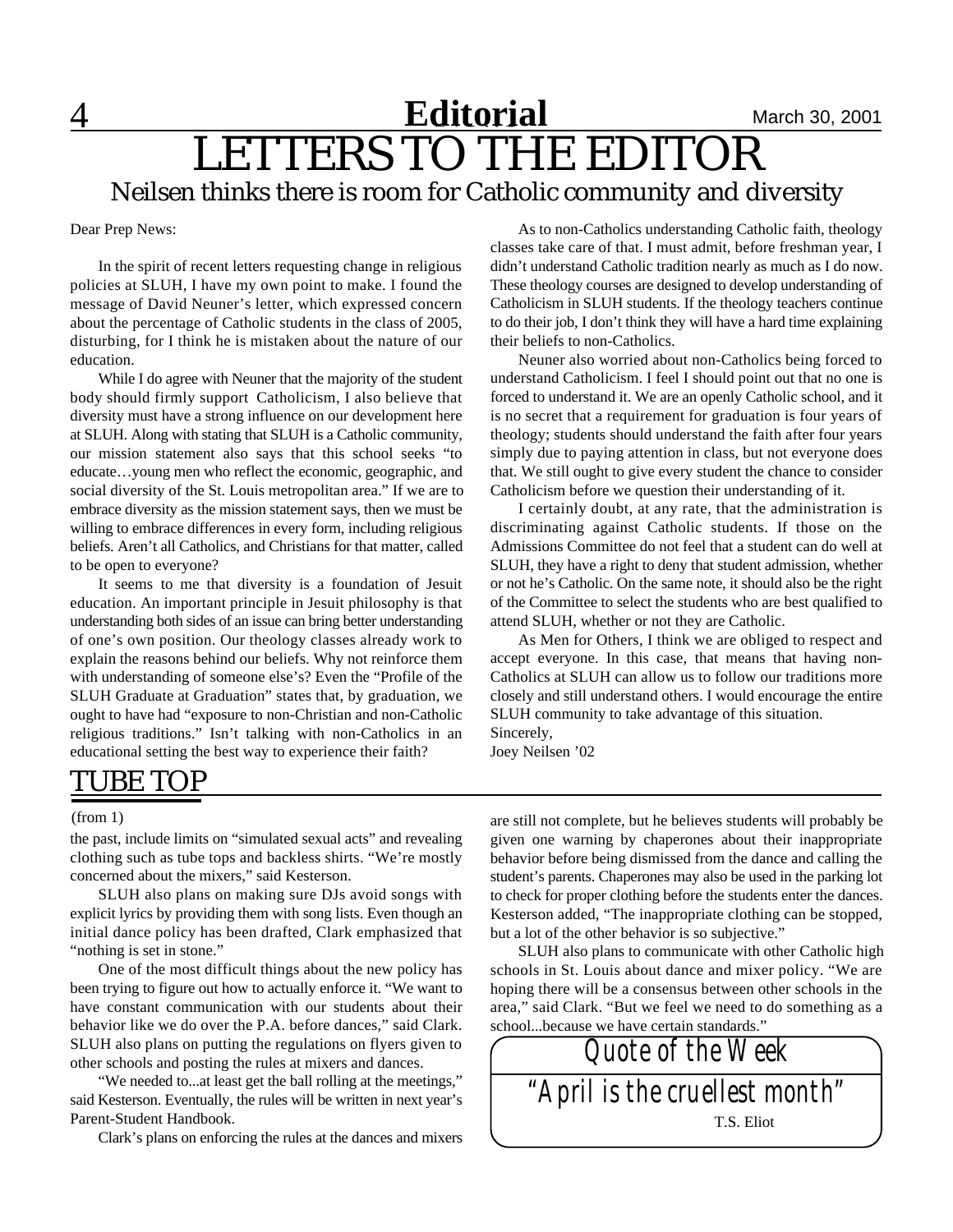### **Sports** 5, 2001 September 30, 2001 September 42, 2001 Sports 5 **Sports**

# Curcuru leads baseball squad to 10-0 clobbering of Mehlville in opener

#### **Andrew Ivers Editor**

This year, the varsity baseball team,<br>with a large number of new players, This year, the varsity baseball team, is focusing on the development of game experience early in the season.

"We're as ready as we can be," coach Steve Nicollerat said before the team's first game Wednesday. "But there are two kinds of ready: practice ready and game ready. We're a little bit inexperienced...We'll learn during the game."

Nicollerat said the change from a team with highly experienced players, such as last year's, to a fledgling team like this year's "forces me to investigate new things I...took for granted before."

Nicollerat cited pitching as the team's strong suit going into its opener against Mehlville. He also said he could count on the veterans for solid hitting. "I think, fundamentally, we're doing a good job. It comes down to the next level—game level—with game intensity, game success, and game failure," he concluded Wednesday. "I couldn't ask for anything else; I'm really proud of them."

Some of the truest fans of the team arrived at Heine Meine field that night despite near-freezing temperatures. The most activity Mehlville showed the entire evening was in the first inning, when they put a total of four runners on, stranding



**Alex Curcuru grounds out**

three, after a hit, a fielder's choice, and two walks by Alex Curcuru.

SLUH followed in the bottom of the first by loading the bases after a two-out single by Jamie Brandt, only to strand all three runners.

An uneventful second, with the exception of a single by Kevin Shaughnessy, led to a one-hit third for Mehlville. Two outs were strikeouts by Curcuru; by the bottom of the third, the game was scoreless. With one out, Joe Maher walked, advanced to second on a hit by Brandt, to third on a wild pitch; and scored on a sacrifice fly by Victor Rodriguez.

The bottom of the fourth inning began with a walk and a stolen base by Steve Keys; next up, John Beck tripled. Pinchrunner Andrew Zimmerman then scored for Beck on a Dan Chik double.

With the score 3-0, the Mehlville pitcher threw a wild pitch and Chik advanced to third. Shaughnessy then walked and another wild pitch drove him to third and Chik home. Pinch runner Ryan Wessels scored on an RBI grounder by Curcuru.

Two batters later, Joe Maher made it to second on what should have been a strikeout, when Mehlville's catcher overthrew a dropped third strike to first. Brandt **see PITCHOUT, 10**

## Volleybills spike Chaminade in game one

#### **Jeff Dueker Core Staff**

**B** umpbill volleyball 2001 is off to a good start with a decisive win over umpbill volleyball 2001 is off to a Chaminade last Tuesday. They won in two games, with scores of 15-8 and 15-6. The coaches and players have reasonable expectations of the team this year, and this win over Chaminade, although expected, has helped them feel very comfortable in their current position.

"This year is a rebuilding year," said head coach Terry Quinn. "Paul Scovill is an excellent coach," he added, grateful for Scovill's presence and obviously excited with coaching the volleyball team for the first time.

A March 25 *South City Journal* article about the SLUH volleyball team. Highlights the graduating of five tall seniors from last year's team, but notes that SLUH still hopes to "hang with the giants" this season.

"The kids we have back are largely back-row players. We'll have some younger kids trying to man the front-row sports," Scovill said in the *Journal* article.

As far as height is concerned, SLUH is average, but they have no intention of letting physical size get in their way. Junior Jim Lutkewitte towers at 6-4, although the team lost junior Kris Lowes, another height advantage.

"We are going to have to mix it up a lot this year" said Quinn. "It should make for some interesting volleyball" he added, still confident in this team's ability.

Senior Andy Price was reported to be injured when he bit through his tongue, but he was back at practice on Wednesday feeling just fine.

The Netbills have a home stretch next week, taking on St. Mary's on Tuesday, DeSmet on Thursday, and Parkway Central on Friday, all starting at 4 with JV and 5 with varsity.

"DeSmet will be the challenge" said Quinn of this next home stand, but the team seems ready to play on a regular basis.

All things considered, this team might surprise a few people over the course of this season.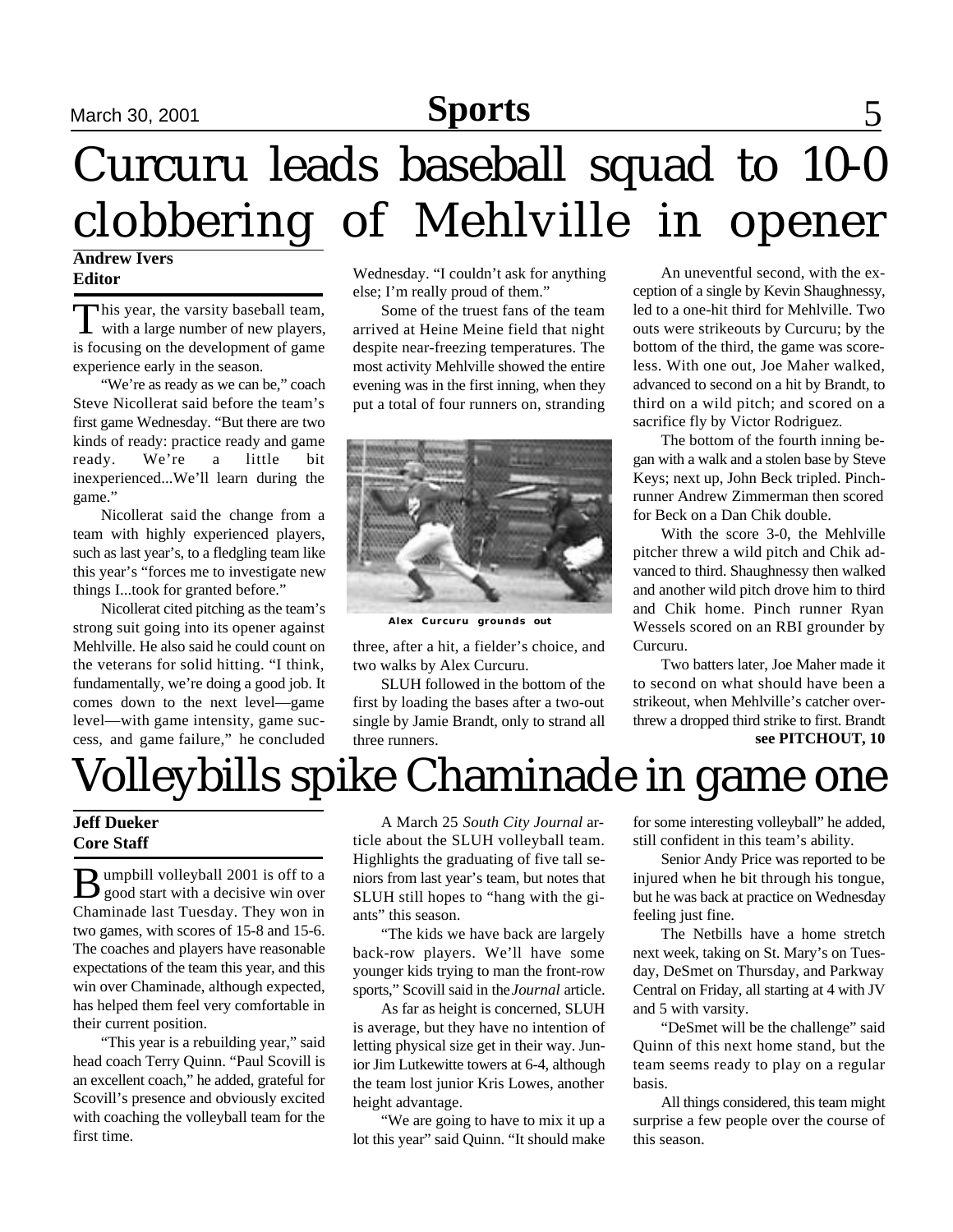### **6 News News March 30, 2001 Sports**

# <u>Riflebills w</u>rap it up with 7-0 season

#### **Jon Neff Reporter**

B ill Everding. Jon Neff. Todd ill Everding. Jon Neff. Todd four members of arguably the best varsity team in the storied history of the SLUH Rifle program. Both as a team and individually, they have broken almost every major school record in the books. They finished their season with an undefeated 7-0 record. They will make a serious run at the national championship this year. Coach Mike Brummett called them "the best team he has had in his 14 years at SLUH."

Since the mid 60's, every team has lived in the shadow of those great teams that Marty Hagan, S.J. coached to national championship after national championship. This year, though, the varsity team broke out from that shadow and not only matched the scores of those great

teams, but also surpassed them. "Even though the technology of the sport has changed, the basic principles of shooting, practice, and hard work, and the importance of the mental aspect of the sport have not," said Everding.

As a team, they broke the three-position record of 2127 with a 2160, the 80 shot match four-position record with a 3096, and the 40-shot four-position record, set by the 1959 national championship team, of 1534 with a 1548. As individuals, they were just as destructive to the record books. Everding broke the four-position individual record and the stand record; Neff broke the sit record; Walsh broke the kneel record. "This is probably the best season of any team in the program's history; it has definitely been our best season by far," said Walsh.

"I think these new records clearly show the work and dedication that we have put in over the last four years and also how well we came together as a team," said Neff.

The team started its season against

Quincy High School with a three-position match. All of the members of the top team shot their own personal bests in competition, but still under the scores that they had been shooting in practice. They still managed to beat Quincy by an unbelievable margin of 365 points with their 2121-1813 win. "It was our first match and we just went out to do the best we could, but when we saw what we could do, even when it wasn't our best day, it gave us a lot of confidence," said Everding about the match.

Their next match against Missouri



**The 2000-2001 rifle team broke several records.**

Military Academy (MMA), while not extremely important to their bid for a national championship, was one of the most important matches to the members of the team. MMA had dealt the team its only two losses to the team during the '99 season and both were fluke losses, with key SLUH shooters out with illness and other conflicts. While MMA had won the two matches in **see NEFF HERDER, 7**

## Golf tees up a new season

#### **Bill Everding and Drew Ferris Reporters**

The golf season started in late<br>February, when golf tryouts took  $\blacktriangle$  February, when golf tryouts took place. Although the weather has yet to heat up, the Titleistbills have been hard at work polishing their games.

After graduating seven varsity players last year, the team will be fairly young but loaded with talent. Returning players from the varsity team last year include seniors Drew Ferris, Bill Everding, and junior Pat Robert. With solid summer tournament performances, these three will look to compete with the best in the state.

Several first-time varsity players will also help the team, including seniors James Twellman and Ryan Rakel, juniors Andy Schumert, Joe Sharamitero and Ryan Schaller, and sophomore Mike Dougherty.

Coach Bantle had a tough time in finalizing the roster for both J.V. and Varsity but said, "I have a positive outlook for this season. Our team should make a good run in districts and state, but I hope that some of the younger players can step up in the dual team matches."

On Monday, the Golfbills began their season when they traveled to Columbia to take on St. Mary's. Although St. Mary's offered surprising competition, the team readily handed them a loss. With four scores in at two over par or better, the Jr. Bills posted a score of 231 to St. Mary's 246.

Ferris said, "Our team put up a good showing for the first match of the season, and I feel that this is a big confidence builder for next week." Next Wednesday and Thursday, the Bills take on rivals DeSmet and Chaminade, respectively.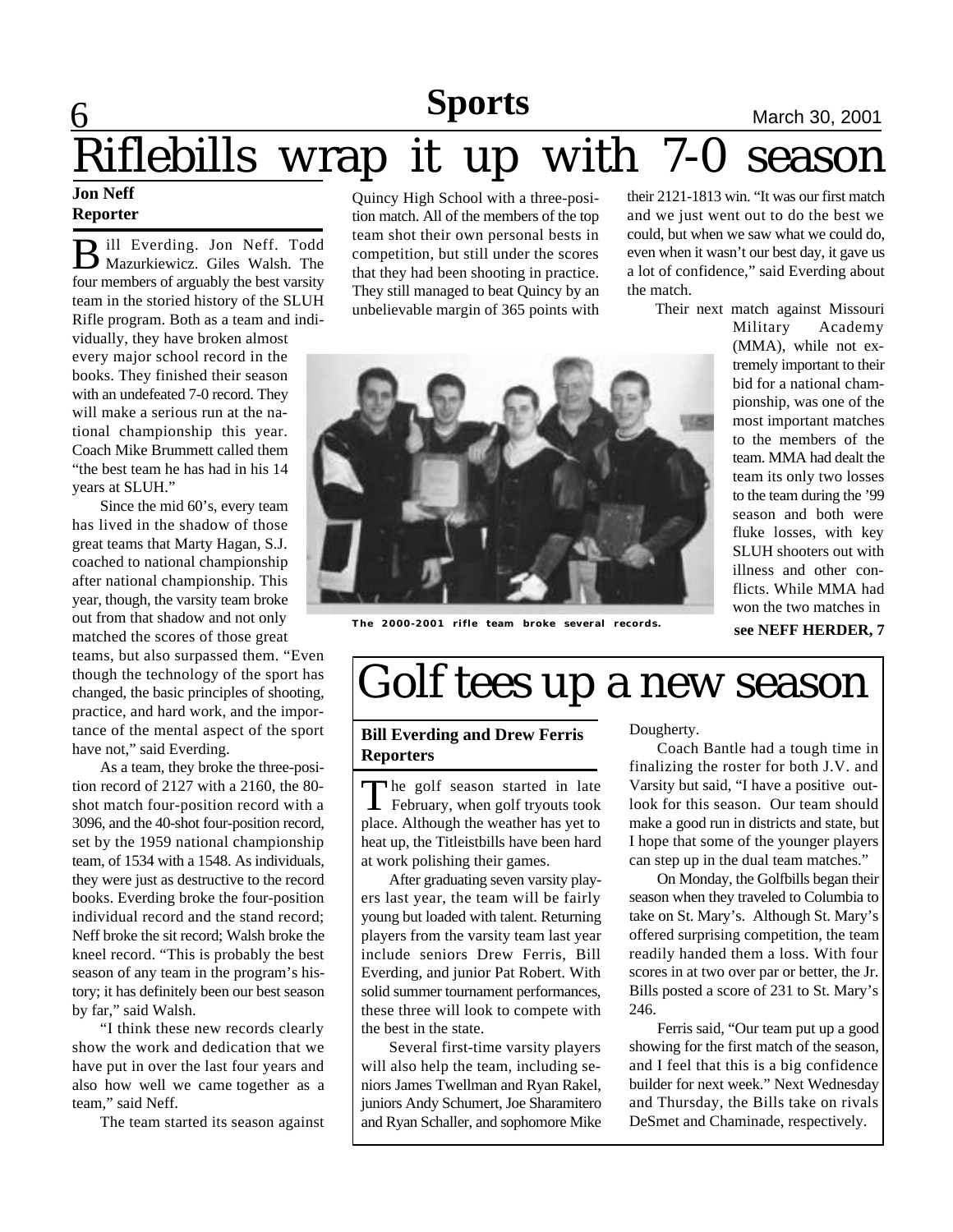## $S$ <br>March 30, 2001 **News** 7 Laxbills split opening games, look to upcoming match against Webster

#### **Matt Snively Sports Editor**

Thile most students crammed for exams and lusted for spring break to begin, the lacrosse team had something else on their mind, namely lacrosse. They faced off against Hazelwood Central way back on March 13th, in a cold game that most players would hope to set the tone for the coming season.

The BarrettBills planned to roll right over their overmatched opponents, but SLUH came out sluggishly and found themselves trailing early on in the game. Once they had settled down, though, things turned around and the midfielders started finding holes in the Hawk defense.

Solid ball movement from Mark Bittmann, Dave Willard, and Jeff Lane kept the offense running smoothly and allowed the attack time to break free from their defenders. Senior John Kennedy used his offensive prowess to rack up five

### NEFF HERDER

goals, and fellow senior Ryan Sickles added four more tallies, equaling the entire Hazelwood offensive output between the two of them. Other attackmen contributing to the scoring were senior Brandon Costello, with two goals, and sophomore Matt Hof, who added three assists.

The Hazelwood Hawks managed to hang on for a while, however, as the score at halftime was a mere 4-3 in favor of SLUH. After a brief halftime speech by coach Barrett Smith, the boys went back to work, intent on dominating like they knew they could.

In the third quarter, the offense exploded, scoring six goals, while the staunch defense from the Twin Towers of Power, juniors Dennis Burke and Joe Bartell, held the Hawks scoreless. Another highlight of the second half was the play of the man-down defense, which did not allow a goal for the entire half. Senior Greg Ott led the charge, forcing the Hawks into poor turnovers and sloppy passes.

Of the effort coach Smith said, "We started off rather sloppily, but after half we really pulled things together and showed what we are capable of doing this season."

After spring break, the Laxbills jumped right back into action, taking on the Highland Park Giants from Chicago. The game started off well, as the Stickbills jumped to an early 6-3 lead, dominating on both ends of the field. However, after halftime, the Jr. Billiken game plan fell apart, and Highland Park started to slowly close the gap, steadily wearing down the SLUH defense until it broke down altogether. The offense also had trouble, as they found their shots ricocheting off post after post. During the third quarter, the Giants pulled even at 9-9, and from then on, they took control, eventually winning 12-11.

The team hopes to learn both from their success and failures as the season continues. Their next match will be Tuesday agianst Webster Groves.

'99 by 12 and 13 points, SLUH defeated MMA by 95 with a decisive 1240-1145 win. Three weeks later and in the prime of their season, they defeated MMA by an unbelievable 465 points in a 2607-2142 win. This was also the match in which SLUH set the three-position team record. "It felt really good to beat Missouri Military by such a large margin because we knew those two matches last year weren't true representation of our team. We wanted to show them what we could really do," said Neff.

Finally, in sectional competition the varsity team was the overall winner in both the four- and three-position matches. Everding took first overall at the four and second overall at the three, Neff won first in the junior category at both matches, and Walsh won first in the inter-junior category at both matches. The total num-

ber of gold medals taken home by the team as a whole and as individuals totaled five (six were rewarded). In both the fourand three-position categories the team will look to finish in the top three in the nation when the results are announced in August. (from 6) being the set of gold medals taken home by the into their new positions on the team." Of

> Overall, the team simply dominated its competition this year out scoring its opponents by a total of 1850 points with an average margin of victory of 230 points, a huge number.

> While the team will lose Neff (captain), Everding, and Mazurkiewicz, they leave a strong team and a strong program behind. Of the prospective varsity team next year, which will consist of Walsh, Adam Hilkenkamp (a very talented sophomore), and most likely two of the current freshmen, Everding said, "They're very talented and Giles will lead them well and help them to gain experience and grow

his new role as captain of the team next year Walsh added, "I want to keep the level of discipline and hard work we had this year, and hopefully bring the same close knit relationship this year's team had. I think part of this team success is due in part to how good of friends this team was outside of the sport, not just in competition and practice."

Neff had one final thing to add. "I and the rest of the team could not have asked for a better year. We won a lot of matches, but more importantly, we had a lot of fun doing it. We have to thank our coaches Mike Baron, Mike Brummett, and Will Bresnahan, and we would like to thank all of the students and teachers who wished us well throughout the year. Finally, on behalf on Bill (Everding) and Todd (Mazurkiewicz), it has been great being part of SLUH Rifle for four years."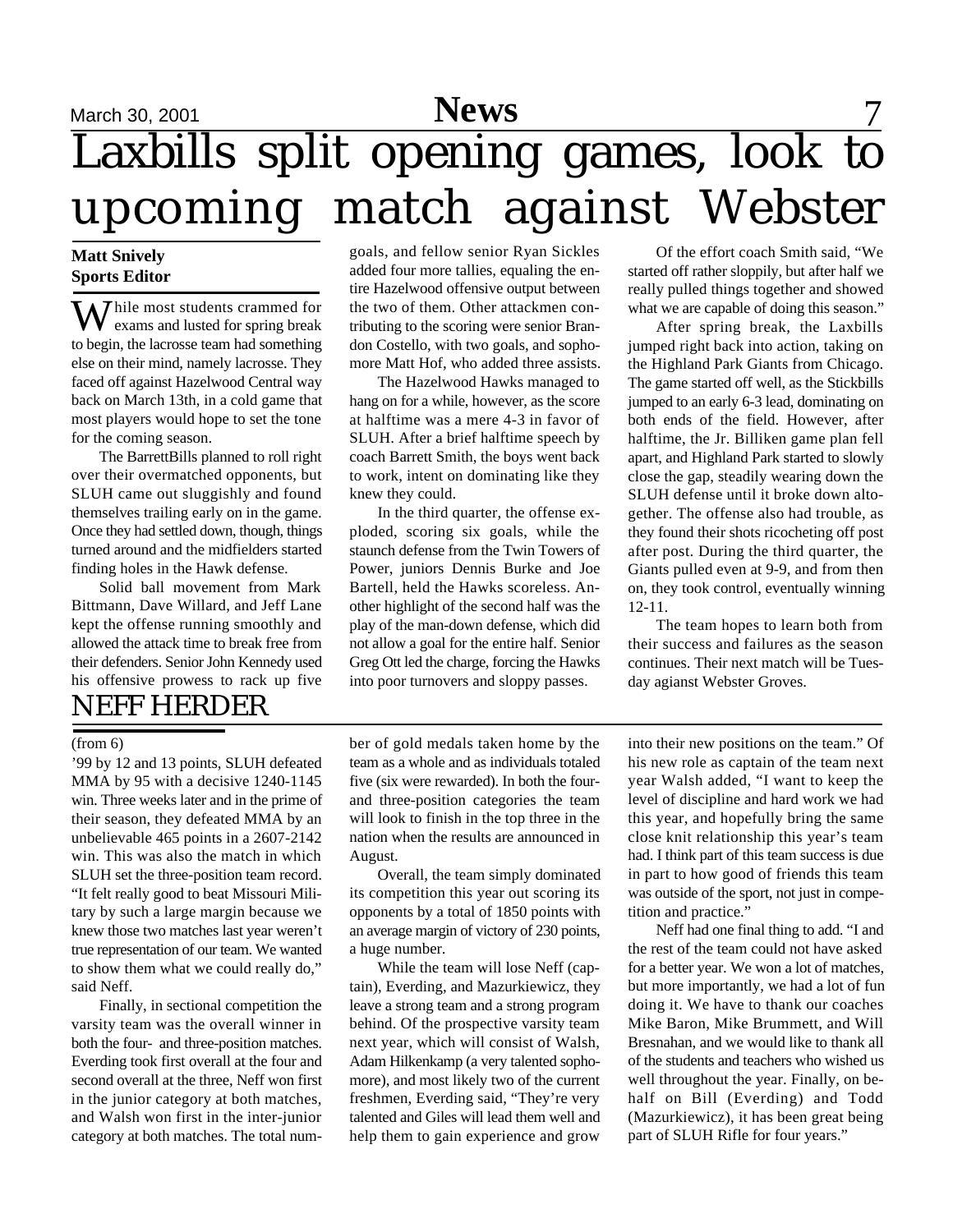### **8** Mews March 30, 2001 MAURER

#### (from 1)

on retreat this week, and have not yet learned of Maurer's dismissal.

"I was devastated by the whole process," said a visibly emotional Maurer on Thursday morning. "I had the impression all along that they were behind my program and the difficult schedule we played, but I guess I didn't have the support I thought I had."

The reasons for Maurer's dismissal are somewhat nebulous and added to the confusion of the players and coaches.

"It wasn't the record, it was just time to move on," said Bannister. "I have nothing but the greatest respect for Coach Maurer. He's been coaching for 14 years, and we decided we were at a point where we needed to move on."

However, most involved in the basketball program, including Maurer, assistant coaches Brock Kesterson, Tim Rittenhouse, and Kent Kershenski—as well as most of the players—felt that his dismissal stemmed from the team's record, which had slipped in the past two years.

"I don't feel I was given a clear-cut reason," said Maurer. "But I did feel that it had to do with wins and losses."

Rittenhouse, who also played for Maurer as a student, agreed, saying, "We weren't given any solid reasons, but we all assume it was the team's record. He was SLUH basketball for 14 years, and the whole program is sad, angry, and confused."

Maurer has been head basketball coach since the 1988-'89 season, compiling a 178-163 record over 14

### CASH MONEY

#### (from 8)

really done for students."

The Mothers' Club has been the pivotal force of the operation. As Thom Digman, Vice President of Advancement, stated, "They are the backbone (of this event). They run this thing, they do all the work, they should get all the credit."

Each year the dinner gets bigger, providing more work.The mothers start to

seasons. Highlights include District Championships in '88-'89, '89-'90, and '92-'93, a trip to the State Quarterfinals in '92-'93, and MCC Coach of the Year honors in '98-'99. The past two years have been difficult, with a 19-34 record, but Maurer—as well as his coaches and players— insists that his relationship with his team off the court was far more important than his record.

"I'm just as competitive as the next guy; I hate to lose," said Maurer. "My philosophy has always been that, in high school sports, it's important to win, but more important to compete; to learn how to succeed in life, not just in basketball."

"I always thought of him as demanding but fair," said Rittenhouse. "If you went to battle for him, for the rest of your life he'd be loyal to you."

When asked about his coaching highlights, Maurer did not dwell on his achievements on the court, but instead spoke of the relationships he developed with players and coaches.

"We had good teams and not so good teams, but they were all great kids," said Maurer. "I'll eventually forget about all that stuff that happened on the field, but I'll never forget those guys."

"I've been around basketball for my whole life, and I've never met a coach as dedicated as Coach Maurer," said junior forward Kris Lowes. "He was almost a second father to me, always concerned about my grades, my academics."

Athletic Director Dick Wehner also had great praise for Maurer's coaching, saying, "Coach Maurer's teams were

work on the auction after school lets out in June. Mothers do such jobs as painting furniture, setting up, and decorating for this dinner.

According to Sheridan, the event would not be possible without the help of the students. With 80 student waiters, a large group of freshmen dishwashers, and 50 students cleaning up Sunday, they are undoubtedly necessary.

Parents have put on gift-gathering

always well prepared, well-coached and played hard. People were constantly impressed with their performance both on and off the court."

Many found the way former players stayed in touch with Maurer the most remarkable aspect of his coaching career.

"Don Maurer was more than a basketball coach, he was a personal friend who helped me understand and use my strong points," said Dan Kertz, '88, who played under Maurer in his first year as head coach. "He didn't just teach the game of basketball, he taught me the game of life."

Maurer is uncertain what the future holds for him, although SLUH has offered him a position next year which administrators were unwilling to discuss, but which seems to concern the developement of a new sports facility on campus. Maurer has already received more than one job offer to coach elsewhere.

"I don't know what I'm going to do, but the options are there," said Maurer. "With my faith and my wonderful family I know I'll make it through, though."

While reflecting on his fourteen year career, Maurer wished to express his gratitude to all of those who helped in the program: Rittenhouse, Art Zinselmeyer, Tom Wilson, Kent Kershenski, George Mills, Gary Kornfeld, David Barton, Kevin Finlay, Matt Solamone, Kesterson, and Wehner.

Bannister and Wehner have no definite canidates for next year's coaching position, but soon plan to take out an ad in the newspaper.

parties. Faculty members will be supervising waiters. The maintenance crew and Fathers' Club will assist in the cleanup job on Sunday. The maintenance crew has also been an important group in setting up the gym for the auction.

The first \$100,000 in proceeds from Cashbah are put into the general endowment of the school. The rest of the money is used for capital purchases, **see ROCKIN', 10**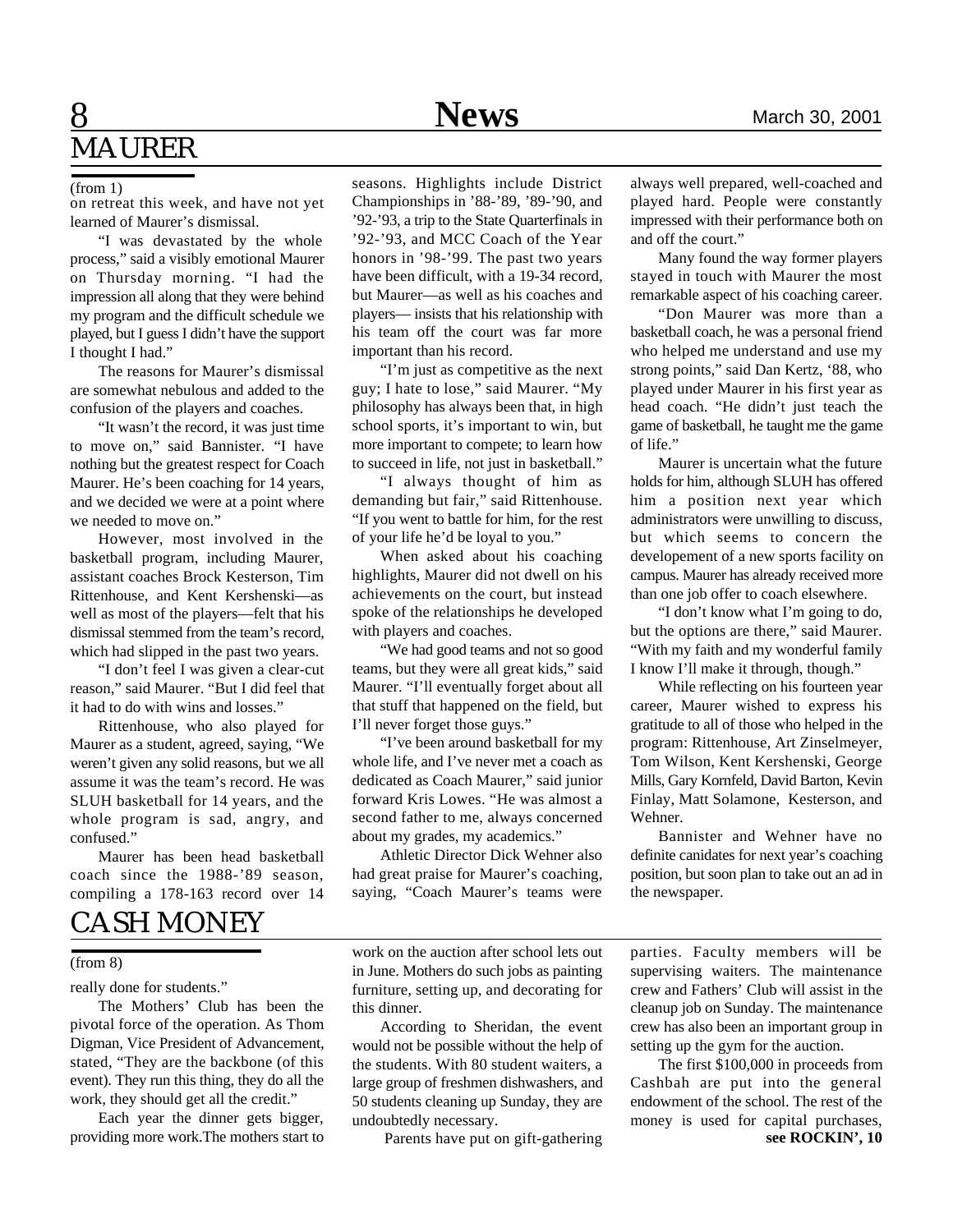## **September 15, 2001 Feature** 19, 2001 12, 2001 **Feature** 19, 2001 12, 2001 12, 2001 12, 2001 12, 2000 12, 2000 12, 2000 12, 2000 12, 2000 12, 2000 12, 2000 12, 2000 12, 2000 12, 2000 12, 2000 12, 2000 12, 2000 12, 2000 1 A Tale of Crime and Punishment *SLUH Alum languishes on death row in Texas*

#### **Justin Austermann Features Editor**

St. Louis U. High traditionally celebrates the intellectual ability of its alumni. But the mention of Craig Ogan, once a

member of the class of 1974 with an I.Q. of 140, is met with mournful silence. Ogan, you see, has been called the "smartest man on death row."

Exactly what happened at 1:00 a.m. on Dec. 9, 1989 has been obscured by a maze of conflicting testimonies and halftruths. Craig Ogan had moved to Houston, Texas less than three weeks earlier to work for the federal Drug Enforcement Administration. Prior to that, he had been associated with the St. Louis branch of the DEA for many years.

On the night of Dec. 8, according to a June 12, 1990 report in the *Houston Chronicle*, Ogan was supposed to be lying low in a hotel when he became involved in a heated argument with a hotel clerk about the heater in his room. He

stormed out of the hotel and approached a police car parked on the other side of the street.

Here is where the accounts begin to differ. Ogan testified that he had sought out the officers for assistance, fearing that some of the drug dealers he had been involved with had tracked him down. According to a June 21, 1990 article in the *Chronicle,* Ogan said that when he told officer James Boswell that he worked for the DEA, Boswell became very hostile and leapt from the vehicle, fumbling with his gun. Ogan fired a single shot with his .38 revolver in what he believed to be his own self-defense. The bullet struck Officer Boswell in the temple and killed him instantly. A paramedic testified that only minutes after the shooting, Ogan said, "Oh, please don't let him die. Let it be me."

Boswell's partner Morgan Gainer, in the passenger seat of the car when Ogan approached, testified that Ogan tapped on the window of the vehicle and was told to wait until the officers had finished writing a traffic ticket and dealing with a woman accused of public disturbance. Ogan refused to wait, and continued to tap on the window even after being threatened with arrest if he did not back away. With an arrest iminent, Boswell removed his gun from its holster, and stepped out of the car with the gun concealed against his leg. As he turned to unlock the back door, Gainer claimed in testimony reported in a June 30, 1990 article in the *Chronicle*, Ogan fired the shot. There had been no animosity on the part of the officers, in Gainer's version. Ogan tried to flee the scene, but was shot in the back and arrested.

**from 1974.**

A week after Ogan was convicted of murder on June 26, 1990, a Texas jury sentenced him to die by lethal injection.

Craig Ogan's story began long before that night, but sources around SLUH are even more vague and reticent than those involved in the criminal case. Ogan began attending SLUH in

> September of 1971. A long-time school official recalls that he came from a troubled, South city, working-class family and lacked many of the personal and educational privilages enjoyed by most SLUH students. As a young man who was already a loner, Ogan must have felt further alienated by his class.

> Martin Hagan, S.J. remembers Ogan as, "quite a character," and was not shocked by the tragic unfolding of his life. An alum from the class of 1974 expounded on Hagan's assessment, recalling how Ogan dented a thick locker door with his head and hung by one arm off the footbridge over highway 40.

> He concluded, "I liked Craig—he was funny, but after the DEA got a hold of him, he turned violent. I think he be-

longs in prison, but not in a casket."

Ogan left SLUH for undisclosed reasons in October of 1973, his senior year. Former Dean of Students Dick Keefe could recall only his face.

Some years after leaving, Ogan came to deeply regret not having graduated from SLUH. He approached school administrators and asked to be granted some sort of legitimate diploma. He was denied. He returned with the same request each time new administrators were brought in. His request was repeatedly denied.

After transferring briefly to Cleveland High School, Ogan got his G.E.D. At some point during his post-high school years, he crossed the line from drug dealer to drug informant. He had hoped the DEA would provide a worthwhile reference so that he might pursue his real dream—becoming a "deep-cover CIA agent." (According to a June 20, 1990 article in the *Chronicle*) Ogan had limited success with the DEA, and was transferred to Houston after the evidence for a large scale local bust may have jeopardized his safety. The rest is legal history.

Ogan's case advocate, Rev. Steve Ackerman, was unavailable for comment.

Well, I don't suppose you will find Craig Ogan in the alumni newsletter, but for better or for worse, he was and is a member of the SLUH community as much as any other student or alum. The school's chance to help him has passed and gone; now all we can do is pray that he may find strength and peace.

**Craig Ogan's junior yearbook picture,**